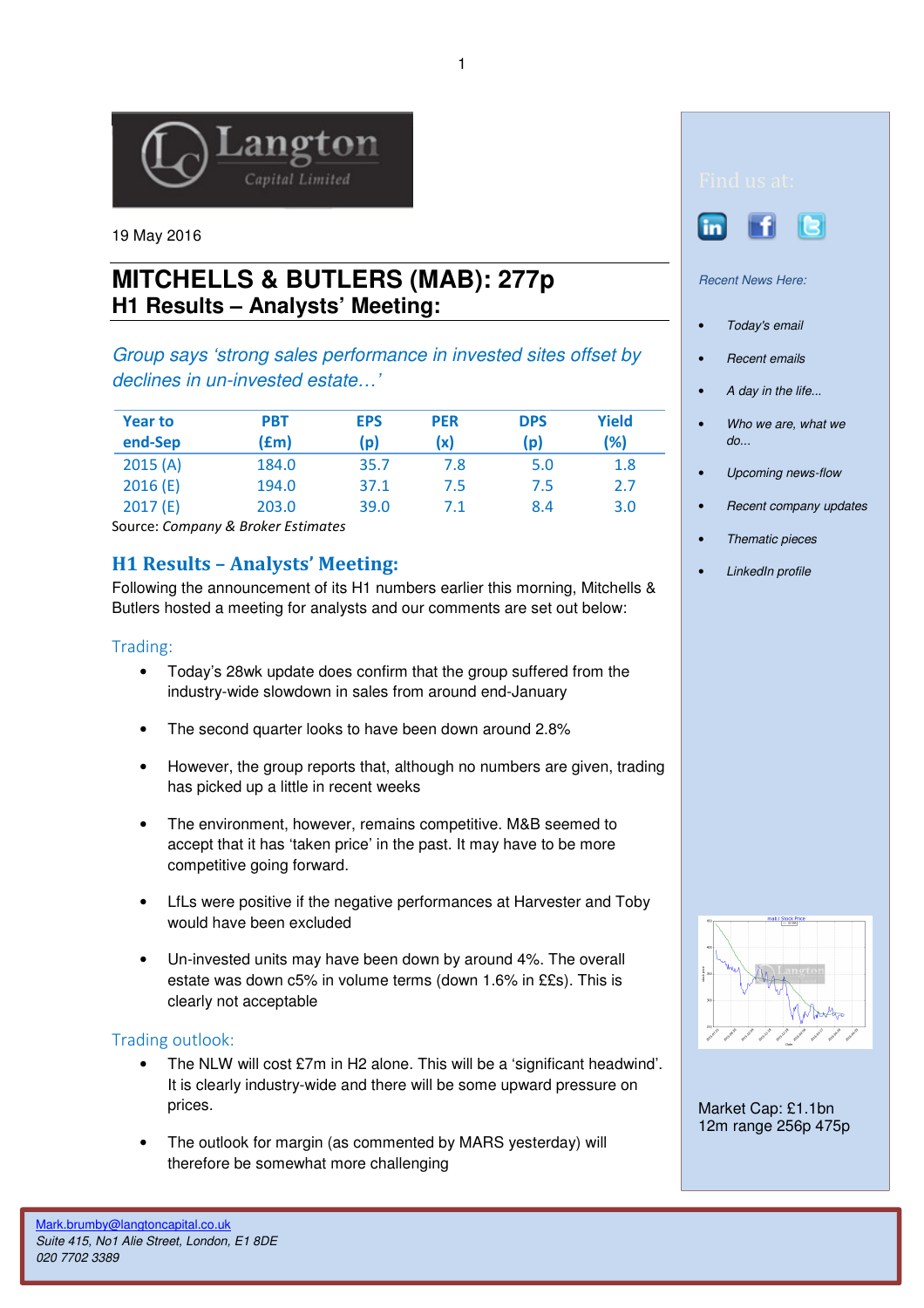- Competitor new openings growth has slowed. But the units that have already been opened won't be removed.
- Competitor pressure has been most intense re the mid-market, especially Harvester & Toby

### Transformation plan:

- The group concluded that the status quo was not acceptable. Running the business for cash would have led to ultimate decline.
- Acquisitions could have been risky & expensive. Disposals would have been value dilutive hence the group aims to grow organically
- Much capital spending until recently has been back of house re systems and non-customerfacing areas.
- This is arguably to the credit of former CEOs. It builds the fabric of the business but it protects rather than builds sales.
- Spending will now be more customer-facing. Conversions to Miller & Carter cost around £650k. Some 7 have been done. Returns are very good (>30%). Returns on Harvester refurbs (c£400k) are 'very strong'. Says this brand 'can be a powerhouse again'.
- M&B will move to a 5yr to 6yr refurb cycle, down from its previous 11yr cycle. This will cost money but the latter strategy left it very vulnerable to new entrants, evolved offers etc.
- Group reiterates that it has (some) fantastic brands and a large number of great properties which are held 85% freehold. It may also have some tired, dated offers.
- Toby & Harvester numbers will come down (a little) & Miller & Carter numbers along with Sizzling Pizza & Carvery
- Group CEO Phil Urban accepts analysts have 'heard this all before' but he says the business & its staff are energized & focused
- Prices will be addressed. Sounds like they will come down. Or at least not go up as the group strives to increase volumes once more

#### Balance sheet, cash flow and debt:

- Net debt is manageable. It will not fall much further.
- Dividend growth will be modest.
- No new news on the triennial pension negotiations

**Langton Comment:** The market has been tough this year to date, and not just for M&B.

Indeed, today's Coffer Peach Tracker (for April) shows that, even when we add March & April together in order to smooth Easter, trade has been down (by around 0.2% LfL) over that period.

However, the wider market is what it is. M&B can only play the ball that it is bowled and, in that context, it appears to be pulling the right levers.

At some point, in order to avoid a déjà vu feeling sense of disappointment from setting in, this will have to come through to numbers but, even with the best will in the world, this is not likely to be discernible for some quarters to come.